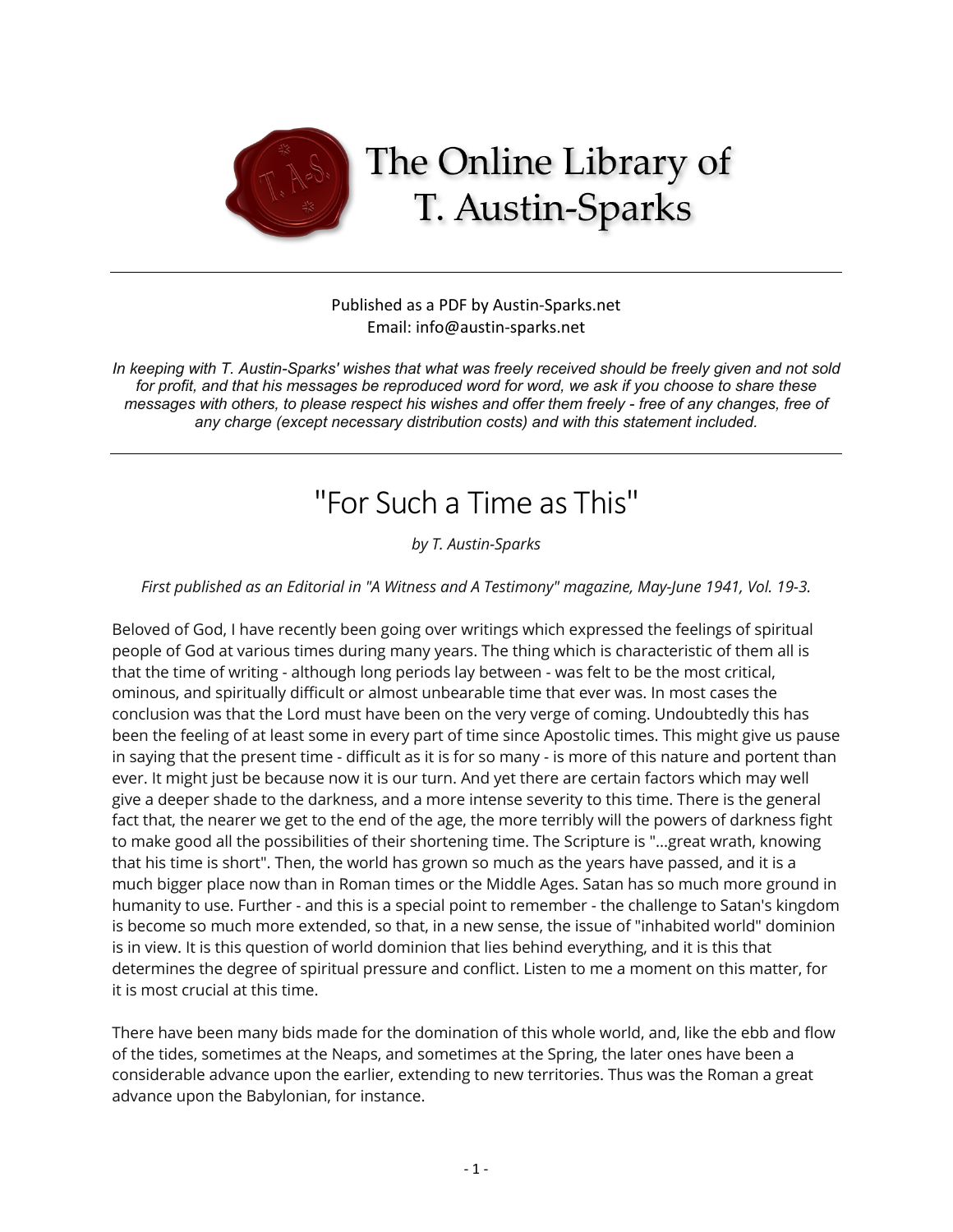So the reign of Antichrist, which is the direct succession and consummation of all such bids and movements, will be more far-reaching than all that have been. We are actually living in an emphatic stage of this purpose which is more ambitious than anything yet. Upon the natural side we do not dwell, but we see by analogy some things which should head us straight to the present implication and demand for the Church.

There is the strategical factor. One of the outstanding features of the present campaign is the infiltration into the nations of agents, representatives, missionaries, and colonists. These communities are not only propagandists, but their very presence has been made the occasion of "rights" to be "protected". In every way they give the aggressor-power something of its own to which to come, and a "moral" right and claim is the (professed) strength of the invasion or possession. This has been the case in many instances, at least. For the rest, it is war because such claims and rights are disputed. Now passing from the earthly to the heavenly, this, on the higher level, is exactly the Lord's own strategy, and therefore the occasion of the bitter warfare waged by and with the powers of darkness.

Look again at those words of His in Matthew 24:14.

*"This gospel of the kingdom shall be preached in the whole world for a testimony unto all the nations; and then shall the end come." (R.V.)*

Let us examine this statement word by word.

*"Gospel" = "Glad tidings".*

*"Kingdom" = (a) The fact of royal reign or dominion. (b) The sphere of such. (c) The immediate and ultimate consequences of such. All these are inherent in the word "Kingdom".*

*"Preached" = Proclaimed, heralded. There are five Greek words translated "preach". The one used here means to announce that someone has taken the power, or ascended the throne.*

*"World" = Inhabited earth.*

*"Testimony" = "Marturion" (Gk) means both a testimony, the one who testifies, and a proof. "To set the evidence" (Weymouth).*

What then is the meaning of this statement? It has been used, of course, in general as the great incentive to missionary work and world-evangelisation, and rightly so. But for want of a recognition of the inner significance, something of real consequence has been lost. What the Lord is really meaning here is that He must have in every nation that which proclaims and gives evidence of His having taken the Throne and become Lord. "The earth is the Lord's." "God hath given him the name which is above every name." "Being at the right hand of God exalted." "Sit thou on my right hand till I make thine enemies the footstool of thy feet," etc.

Before Christ can come into His own place as the rightful ruler of this world, taking the dominion thereof, He must have a testimony to His sovereign Lordship. When David was driven out of his kingdom by the usurping Absalom, he left the loyal Abiathar and his company in Jerusalem so as to have that which was of himself to which to return; and while Abiathar and his priestly company were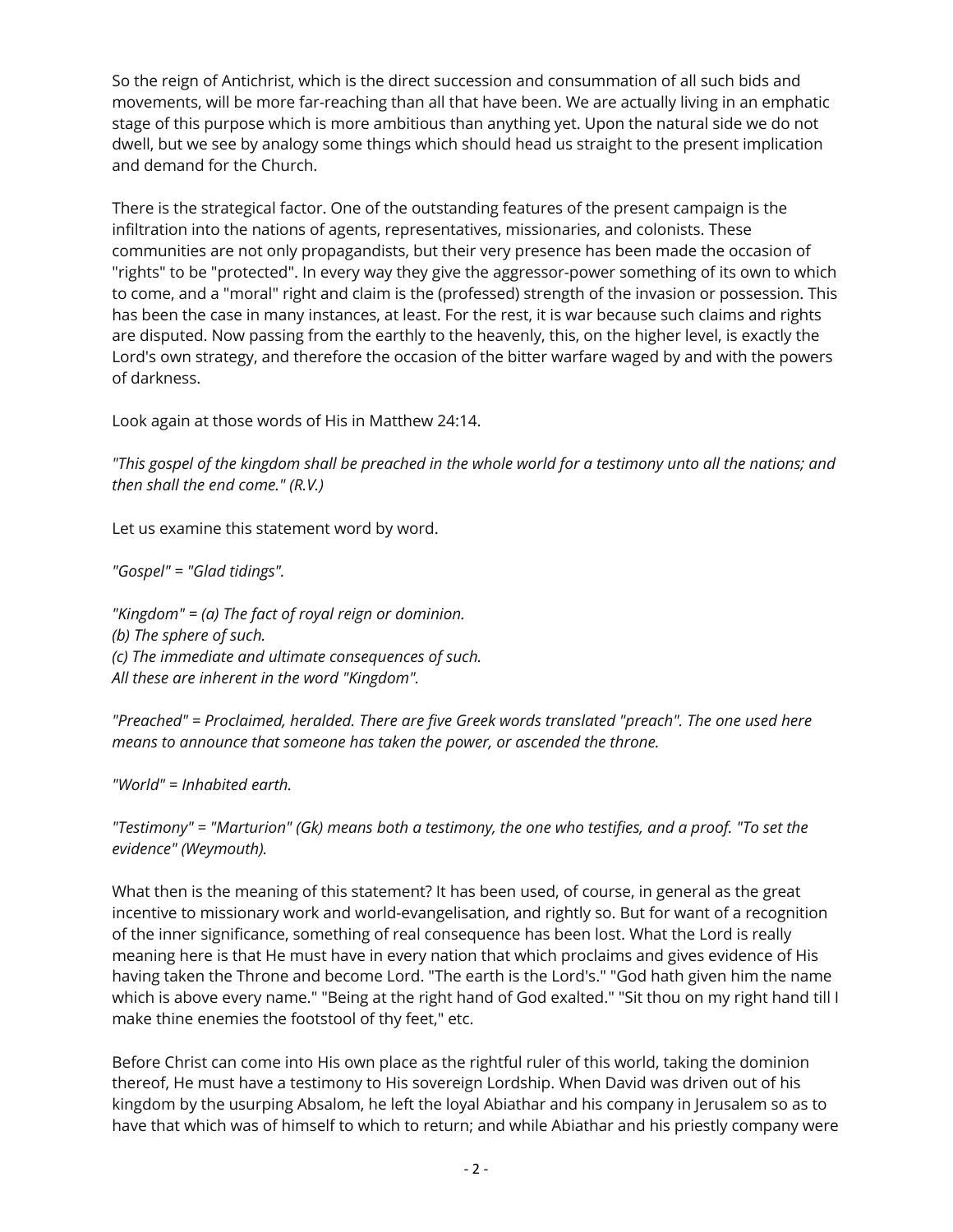there, the reign of Absalom could never be universal, but would always be virtually disputed. The presence of the true Church in the nations is meant to act in exactly this same way in relation to the rejected Lord.

But note; and this is our special point; the "Testimony" is not something merely or only stated as a truth; it is "to set the evidence", as Weymouth puts it. Yes, to set the evidence. In the Old Testament the Tabernacle was called the Tabernacle of Testimony, or Witness (Num. 17:7; Acts 7:44). It was a tangible expression of a spiritual truth. The Lord said that His apostles should *be* witnesses unto Him. Satan and his powers are not very interested in doctrine or truth as such, but they are seriously concerned where there is representation and evidence. They will do all in their power to swamp, kill, drive out, break up, paralyze a vessel which really represents the Lordship of Christ as in the power of the Holy Spirit. If only the Lord's people will *always* keep immediately in mind the fact that it is not with flesh and blood that they are wrestling, but with principalities and powers, etc. and that the sole object of the enemy's assaults is to destroy or spoil the evidence of Christ's Lordship, then there would be an adequate motive for "standing and withstanding," and for dealing with everything that gives Satan ground to spoil the testimony.

Now then, let us note the first implication of our being here. The work of Apostles and their present counterpart was and is to bring into being those - twos and threes at least - in every nation who shall be there as a living evidence that Jesus is Lord. *We* are where *we* are in the will of God for this purpose, and no less than this. Satan will try to move us, to drive us, to overwhelm us but this only gives the opportunity for proving by the power of the Blood that Jesus *has* overcome him, and really *is* Lord. We hold the ground for the coming Lord, and although He will call us out for a time, we shall come with Him to reign, if we now suffer together with him.

But; and this is a sad but; is the Church setting the evidence? Is this really what the Church represents in the nations now? Alas for the testimony - the evidence! Truly the spiritual state in the light of the Lord's revealed mind as to His Body compels us to one of two positions. Either the Body of Christ is something distinct from the general multitude of those who confessed Christ and received eternal life; or else it is wholly a matter of the Church in general and "Overcomers" in particular as those who "press on toward the goal unto the prize of the on-high calling". Whichever it is, the issue is the same. The Lord *must* have His testimony here in fulness. The Church as a whole is far from "setting the evidence". The appeal therefore is for "Overcomers" and their testimony. This is *the* point of this letter.

The conviction deepens and grows that, since the loss of the Church's spiritual position in late Apostolic times, the Lord's chief concern has been with "Overcomers"; that is, with those who preserved or would recover the original position and testimony as to the absolute Lordship of Christ in every realm of life, and pre-eminently in the realm of the spiritual evil powers. The issue becomes clearer and stronger as the Antichrist forces show their hand more boldly and presumptuously toward the end. This is a time when this testimony needs to be brought out in strength and clearness as never before. If we were asked what we most truly believe to be *the* paramount need of our time we should say with considerable emphasis: A vessel represented in all the nations which serves the Lord in exactly the same way - only in the spiritual, not temporal, realm - as Esther served Him and His people, coming to the Kingdom *"for such a time as this".* It is that the Lord should have a people placed over the earth who know "Throne union" with Him now in intercession and testimony, with a background of deep chastening and travail: an instrument through the warring prayer of which He can bring evil counsels to nought and save the life of His people. Is it not clear that Christians today (to say nothing of the unsaved) are not going to get to know God's full thought for them, let alone enter into it, unless there is firstly a ministry released to them by prevailing prayer,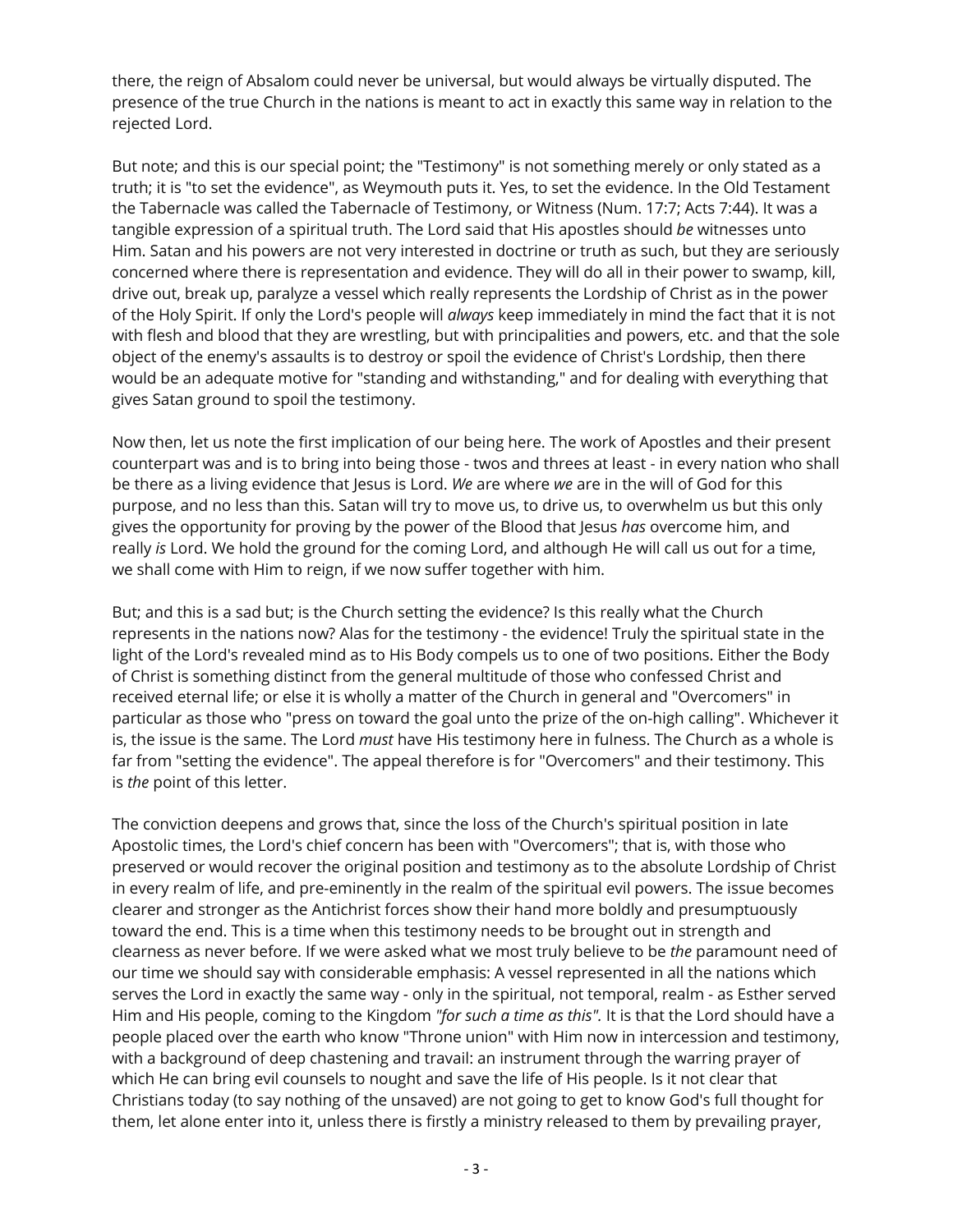and then an overcoming of the blinding, binding, deadening spiritual forces which are working in a thousand different ways to keep the children of God from apprehending that for which they have been apprehended by Christ Jesus? The fact is that God's people do not see.

The present vocational purpose of "Overcomers" is a tremendous one, for it relates to the need of the whole Church. But their testimony is preeminently for the Lord Himself. He *must* have satisfaction in His Church! The "Cherubim" company of "Living Ones" in identification with "The Living One" are something very near to God for governmental purposes; spiritually now, and literally presently. What will such a vessel be? What is its nature? To put it simply and plainly, as the whole Bible shows, the Lord must have a company in the earth who, in every respect, are a heavenly people. Their spiritual resources of life, power, wisdom, knowledge, purpose must be heavenly and by mediation of the Holy Spirit alone. Their means and methods must be Divinely supplied and dictated. Their energy must be directly Divine energy; which means that they must have been separated from their own.

The spiritual relationships and associations must be heavenly. It was the resolving into an earthly institution and system which cost the Church its Throne power at the beginning, and there can be no recovery without a clear position as to traditional relationships. There will need to be a purely heavenly position as to the really heavenly nature of the Body of Christ - the Church, without any contradictions in earthly orders. We have heard it said that at a certain gathering of servants of the Lord "it was like a touch of heaven; everyone dropped - for the time being - their differences of denomination and earthly divisions". This speaks for itself. But why go back to them?

It will be fatal to essay to engage in heavenly warfare with anything but a heavenly position. We have seen terrible scattering, confusion, and havoc made by the enemy in directions where assaults were made upon the powers of darkness by companies which had mixture, earthly religious contradictory orders, and conflicting acceptances as to vital Scriptural matters.

It may be wondered how ever such a vessel or instrument can be brought into being. Well, it was once, at the beginning; and the secret then is the same now. The Cross did two things. It brought Christ into the place of absolute sovereignty, and made the establishment of that sovereignty possible and actual in the lives of a great company by ruling out all personal, natural, earthly traditional, and temporal interests and influences. The Holy Spirit made Calvary and the Exalted Christ a reality in each heart. "They were of one mind and one soul."

We can never arrange this, or decide to do this heavenly business to any consequence (except failure) unless each one concerned is in it by revelation of the Holy Spirit, and is *born* into it through spiritual travail. We shall be wasting our time if we expect, try, or even pray for anything really effective apart from this essentially heavenly and therefore anointed ground. There is no royal road or short cut to the Throne or to Throne power; it will cost us everything here. We have known more than one to be faced with this issue, and - in trying to keep something here - miss the Lord's highest and best, and later in life to know that it was so.

Will you go to the Lord and ask Him to do that deep work by His Cross in the hands of the Holy Spirit which will result in your being brought into the place where His authority is exercised through you, and His rule is registered in the realm where things matter most, through your heavenly union with Him? Will you pray for the securing of the prepared instrument to "come to the kingdom for such a time as this"? Will you seek grace to count all gains but refuse in the light of the prize of that "on high" calling? Finally, will you seek the Lord that there may be just where you are in the nations a vessel of this testimony and of this heavenly nature, which really does "set the evidence"? It will be a